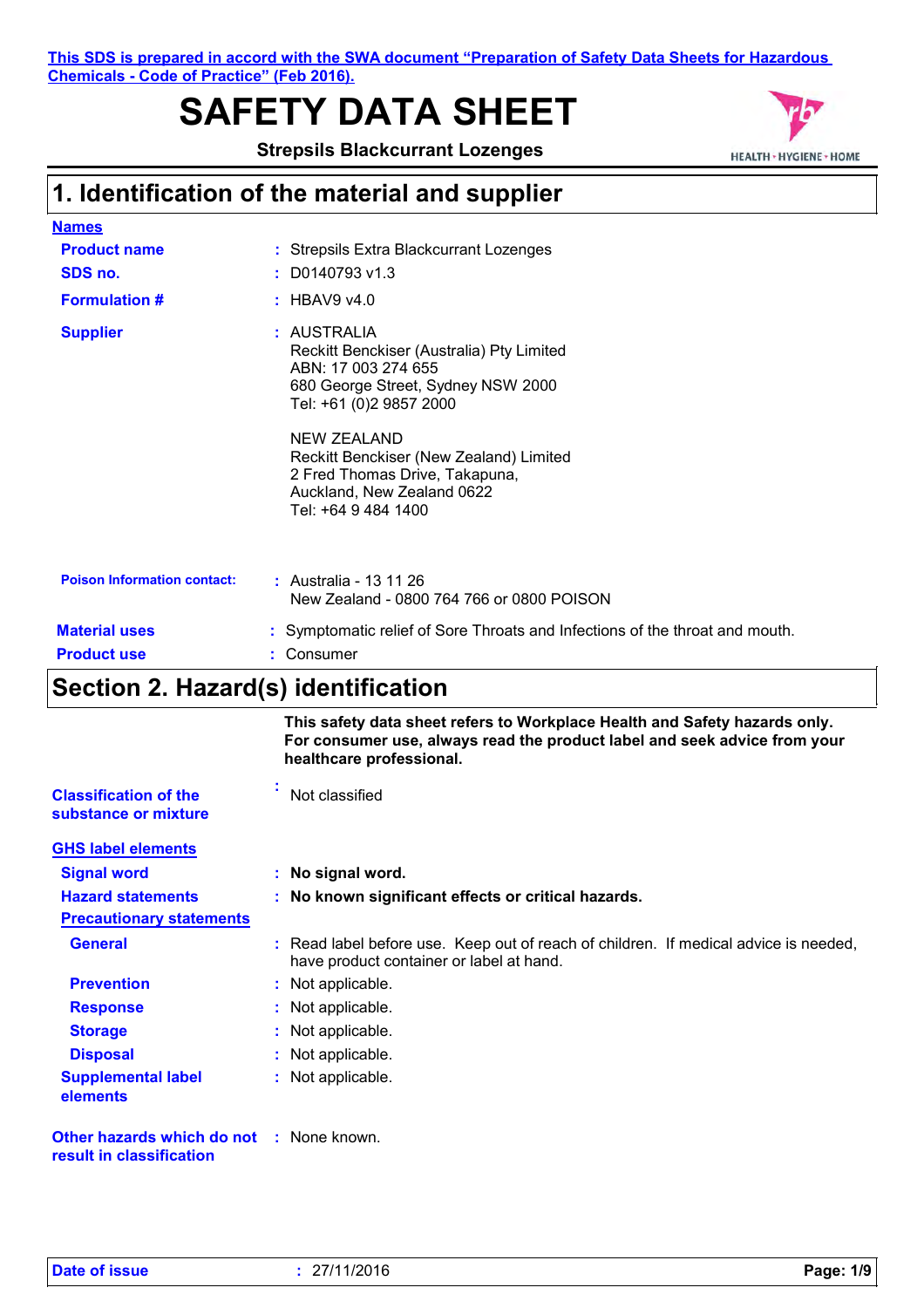## **Section 3. Composition and ingredient information**

#### **Substance/mixture :**

Mixture Contains: Lozenges containing small amounts of antiseptic ingredients (Hexyiresorcinol 2.4mg / lozenge),

flavourings and colours in a Sucrose / Glucose Syrup lozenge base.

| Ingredient name | $%$ (w/w)       | <b>CAS number</b> |
|-----------------|-----------------|-------------------|
| sucrose         | $>75 -$<br>∙≤90 | $57 - 50 - 1$     |

 **Other Non-hazardous ingredients to 100%**

**Occupational exposure limits, if available, are listed in Section 8.**

### **Section 4. First aid measures**

### **Description of necessary first aid measures**

| <b>Eye contact</b>  | : Immediately flush eyes with plenty of water, occasionally lifting the upper and lower<br>eyelids. Check for and remove any contact lenses. Get medical attention if irritation<br>occurs.                                                                                                                                                               |
|---------------------|-----------------------------------------------------------------------------------------------------------------------------------------------------------------------------------------------------------------------------------------------------------------------------------------------------------------------------------------------------------|
| <b>Inhalation</b>   | : Remove victim to fresh air and keep at rest in a position comfortable for breathing.<br>Get medical attention if symptoms occur.                                                                                                                                                                                                                        |
| <b>Skin contact</b> | : Flush contaminated skin with plenty of water. Remove contaminated clothing and<br>shoes. Get medical attention if symptoms occur.                                                                                                                                                                                                                       |
| <b>Ingestion</b>    | : Wash out mouth with water. Remove victim to fresh air and keep at rest in a<br>position comfortable for breathing. If material has been swallowed and the exposed<br>person is conscious, give small quantities of water to drink. Do not induce vomiting<br>unless directed to do so by medical personnel. Get medical attention if symptoms<br>occur. |

### **Most important symptoms/effects, acute and delayed**

### **Potential acute health effects**

| <b>Eye contact</b>                  | : No known significant effects or critical hazards. |
|-------------------------------------|-----------------------------------------------------|
| <b>Inhalation</b>                   | : No known significant effects or critical hazards. |
| <b>Skin contact</b>                 | : No known significant effects or critical hazards. |
| <b>Ingestion</b>                    | : No known significant effects or critical hazards. |
| <b>Over-exposure signs/symptoms</b> |                                                     |
| <b>Eye contact</b>                  | : No specific data.                                 |
| <b>Inhalation</b>                   | : No specific data.                                 |
| <b>Skin contact</b>                 | : No specific data.                                 |
| <b>Ingestion</b>                    | : No specific data.                                 |
|                                     |                                                     |

|                                   | Indication of immediate medical attention and special treatment needed, if necessary                                           |  |
|-----------------------------------|--------------------------------------------------------------------------------------------------------------------------------|--|
| <b>Notes to physician</b>         | : Treat symptomatically. Contact poison treatment specialist immediately if large<br>quantities have been ingested or inhaled. |  |
| <b>Specific treatments</b>        | : No specific treatment.                                                                                                       |  |
| <b>Protection of first-aiders</b> | : No action shall be taken involving any personal risk or without suitable training.                                           |  |

### **See toxicological information (Section 11)**

## **Section 5. Firefighting measures**

| <b>Extinguishing media</b>             |                                                                 |  |
|----------------------------------------|-----------------------------------------------------------------|--|
| <b>Suitable extinguishing</b><br>media | : Use an extinguishing agent suitable for the surrounding fire. |  |
| Unsuitable extinguishing<br>media      | : None known.                                                   |  |

| Date of issue | 27/11/2016 | Page: 2/9 |
|---------------|------------|-----------|
|               |            |           |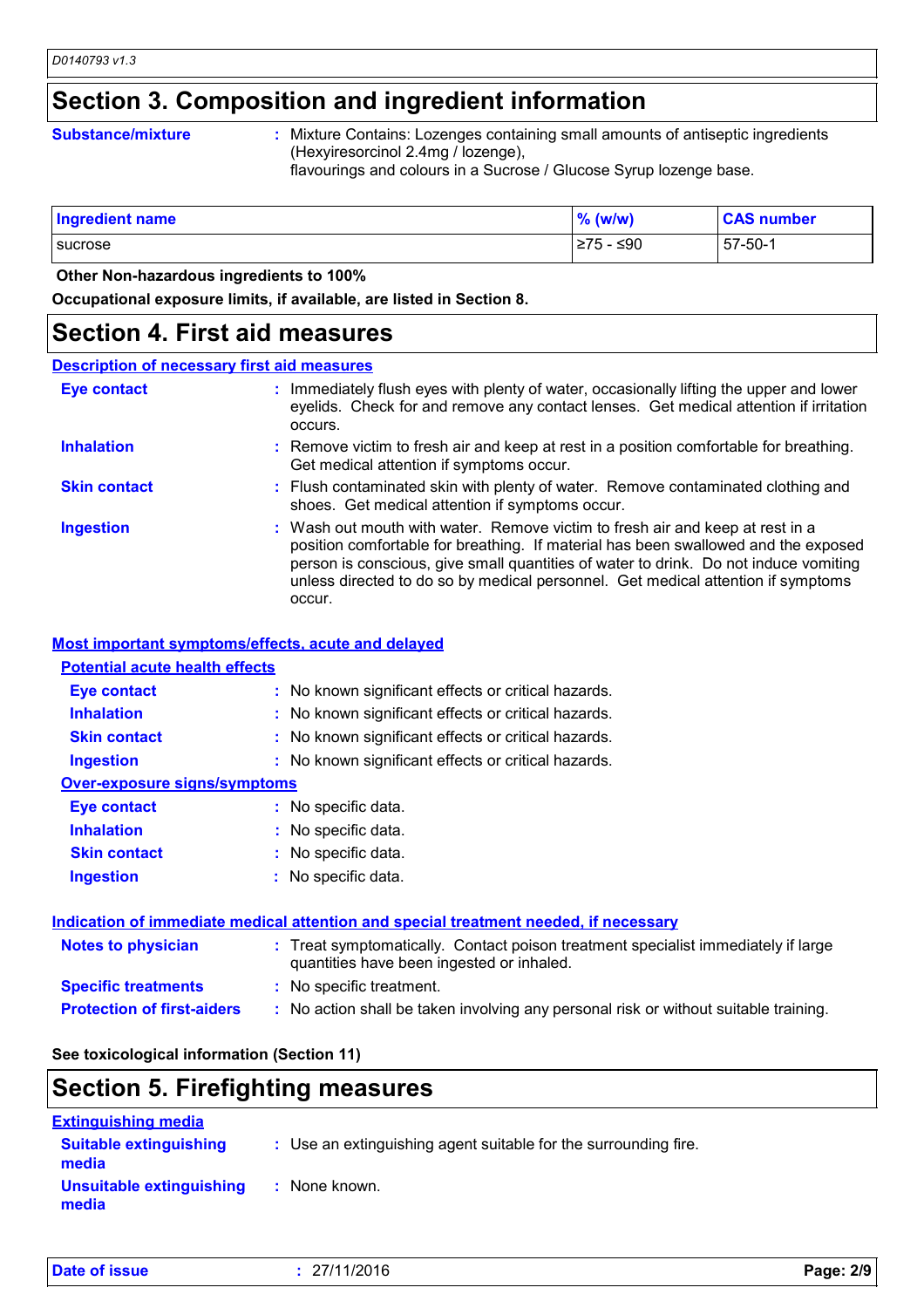## **Section 5. Firefighting measures**

| <b>Specific hazards arising</b><br>from the chemical     | : No specific fire or explosion hazard.                                                                                                                                                             |
|----------------------------------------------------------|-----------------------------------------------------------------------------------------------------------------------------------------------------------------------------------------------------|
| <b>Hazardous thermal</b><br>decomposition products       | : Decomposition products may include the following materials:<br>carbon dioxide<br>carbon monoxide                                                                                                  |
| <b>Special protective actions</b><br>for fire-fighters   | : Promptly isolate the scene by removing all persons from the vicinity of the incident if<br>there is a fire. No action shall be taken involving any personal risk or without<br>suitable training. |
| <b>Special protective</b><br>equipment for fire-fighters | : Fire-fighters should wear appropriate protective equipment and self-contained<br>breathing apparatus (SCBA) with a full face-piece operated in positive pressure<br>mode.                         |

## **Section 6. Accidental release measures**

|                                                             | Personal precautions, protective equipment and emergency procedures                                                                                                                                                                                                                |
|-------------------------------------------------------------|------------------------------------------------------------------------------------------------------------------------------------------------------------------------------------------------------------------------------------------------------------------------------------|
| For non-emergency<br>personnel                              | : No action shall be taken involving any personal risk or without suitable training.<br>Evacuate surrounding areas. Keep unnecessary and unprotected personnel from<br>entering. Do not touch or walk through spilt material. Put on appropriate personal<br>protective equipment. |
| For emergency responders                                    | : If specialised clothing is required to deal with the spillage, take note of any<br>information in Section 8 on suitable and unsuitable materials. See also the<br>information in "For non-emergency personnel".                                                                  |
| <b>Environmental precautions</b>                            | : Avoid dispersal of spilt material and runoff and contact with soil, waterways, drains<br>and sewers. Inform the relevant authorities if the product has caused environmental<br>pollution (sewers, waterways, soil or air).                                                      |
| <b>Methods and material for containment and cleaning up</b> |                                                                                                                                                                                                                                                                                    |
| <b>Small spill</b>                                          | : Move containers from spill area. Vacuum or sweep up material and place in a                                                                                                                                                                                                      |

Move containers from spill area. Prevent entry into sewers, water courses, basements or confined areas. Vacuum or sweep up material and place in a designated, labelled waste container. Dispose of via a licensed waste disposal contractor. Note: see Section 1 for emergency contact information and Section 13 for waste disposal. **Large spill :** designated, labelled waste container. Dispose of via a licensed waste disposal contractor.

**See Section 1 for emergency contact information.**

**See Section 8 for information on appropriate personal protective equipment.**

**See Section 13 for additional waste treatment information.**

## **Section 7. Handling and storage**

| <b>Precautions for safe handling</b>             |                                                                                                                                                                                                                                                                                                                                                               |
|--------------------------------------------------|---------------------------------------------------------------------------------------------------------------------------------------------------------------------------------------------------------------------------------------------------------------------------------------------------------------------------------------------------------------|
| <b>Protective measures</b>                       | : Put on appropriate personal protective equipment (see Section 8).                                                                                                                                                                                                                                                                                           |
| <b>Advice on general</b><br>occupational hygiene | : Eating, drinking and smoking should be prohibited in areas where this material is<br>handled, stored and processed. Workers should wash hands and face before<br>eating, drinking and smoking. Remove contaminated clothing and protective<br>equipment before entering eating areas. See also Section 8 for additional<br>information on hygiene measures. |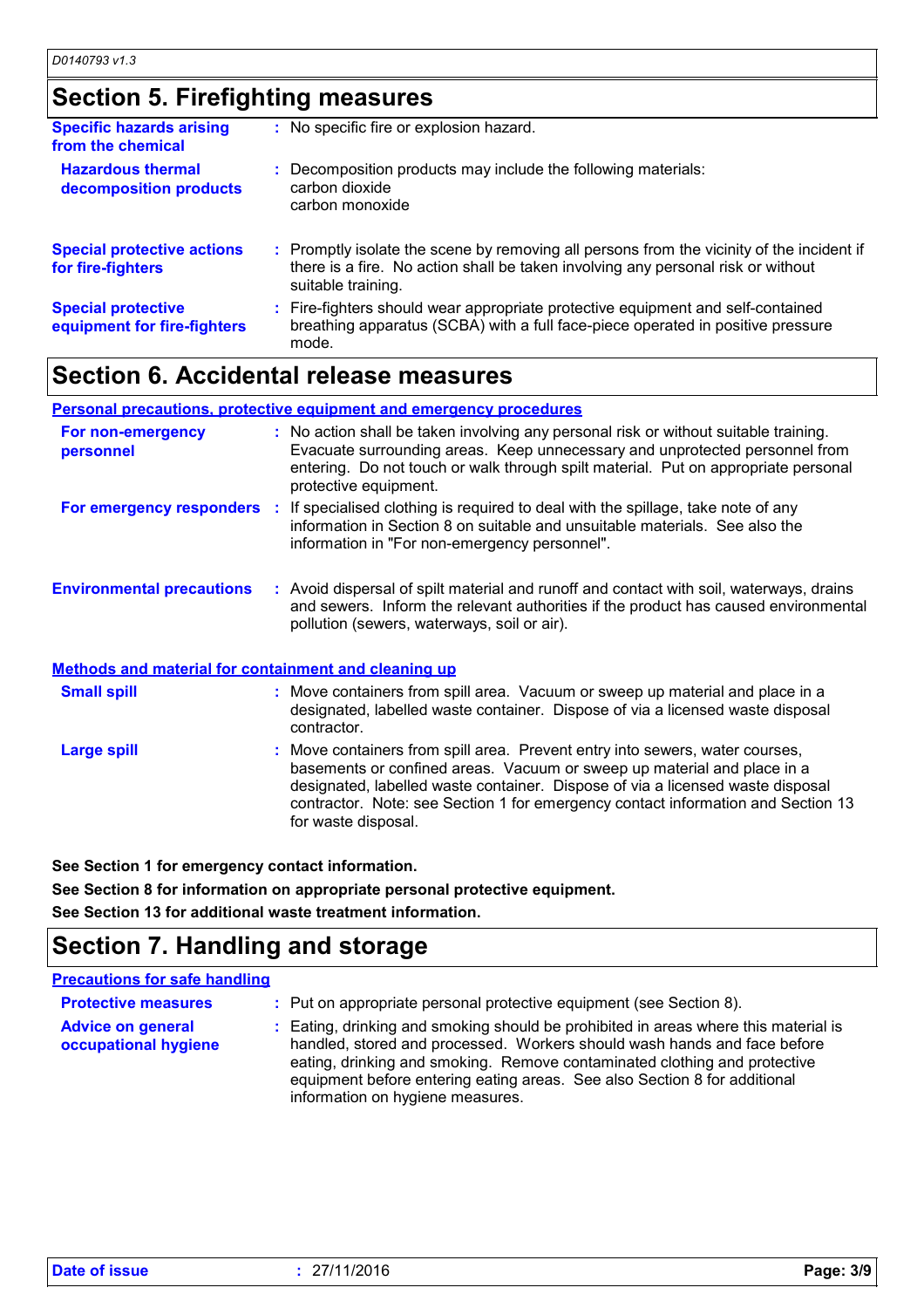## **Section 7. Handling and storage**

| <b>Conditions for safe storage,</b>             | : Do not store above the following temperature: $25^{\circ}$ C (77 $^{\circ}$ F). Store in accordance<br>with local regulations. Store in original container protected from direct sunlight in a                                                                                                                                                                                              |
|-------------------------------------------------|-----------------------------------------------------------------------------------------------------------------------------------------------------------------------------------------------------------------------------------------------------------------------------------------------------------------------------------------------------------------------------------------------|
| including any<br><b>incompatibilities</b>       | dry, cool and well-ventilated area, away from incompatible materials (see Section 10)<br>and food and drink. Keep container tightly closed and sealed until ready for use.<br>Containers that have been opened must be carefully resealed and kept upright to<br>prevent leakage. Do not store in unlabelled containers. Use appropriate<br>containment to avoid environmental contamination. |
|                                                 | The following requirements are in place for shipping and distribution (they may be<br>different to those on the pack which provide guidance for long term storage by the<br>consumer):<br>Protect from direct sunlight                                                                                                                                                                        |
|                                                 | Long term average storage temperature should not exceed 25oC. The following<br>excursions are permitted:<br>$60$ oC – Not permitted<br>50oC - Not permitted                                                                                                                                                                                                                                   |
|                                                 | 40oC - Not more than 4 weeks<br>The excursions are not cumulative                                                                                                                                                                                                                                                                                                                             |
|                                                 | Lozenges will adhere to the blister pack if stored for longer than 4 weeks at 40°C                                                                                                                                                                                                                                                                                                            |
|                                                 | This product has no low temperature control requirements.                                                                                                                                                                                                                                                                                                                                     |
| Do not store above the<br>following temperature | : 25 °C                                                                                                                                                                                                                                                                                                                                                                                       |

## **Section 8. Exposure controls and personal protection**

### **Control parameters**

**Australia**

### **Occupational exposure limits**

| <b>Ingredient name</b> | <b>Exposure limits</b>                                                         |
|------------------------|--------------------------------------------------------------------------------|
| <b>I</b> sucrose       | Safe Work Australia (Australia, 1/2014).<br>TWA: 10 mg/m <sup>3</sup> 8 hours. |

### **New Zealand**

| Ingredient name | <b>Exposure limits</b>                                                                                                                                                |
|-----------------|-----------------------------------------------------------------------------------------------------------------------------------------------------------------------|
| sucrose         | NZ OSH (New Zealand, 2/2013).<br>WES-TWA: 10 mg/m <sup>3</sup> 8 hours. Form: The value for<br>inhalable dust containing no asbestos and less than 1%<br>free silica. |

| <b>Appropriate engineering</b><br><b>controls</b> | : Good general ventilation should be sufficient to control worker exposure to airborne<br>contaminants.                                                                                                                                                                                                                         |
|---------------------------------------------------|---------------------------------------------------------------------------------------------------------------------------------------------------------------------------------------------------------------------------------------------------------------------------------------------------------------------------------|
| <b>Environmental exposure</b><br><b>controls</b>  | : Emissions from ventilation or work process equipment should be checked to ensure<br>they comply with the requirements of environmental protection legislation. In some<br>cases, fume scrubbers, filters or engineering modifications to the process<br>equipment will be necessary to reduce emissions to acceptable levels. |

| <b>Individual protection measures</b> |                                                                                                                                                                                                                                                                                                                                                                                                   |
|---------------------------------------|---------------------------------------------------------------------------------------------------------------------------------------------------------------------------------------------------------------------------------------------------------------------------------------------------------------------------------------------------------------------------------------------------|
| <b>Hygiene measures</b>               | : Wash hands, forearms and face thoroughly after handling chemical products, before<br>eating, smoking and using the lavatory and at the end of the working period.<br>Appropriate techniques should be used to remove potentially contaminated clothing.<br>Wash contaminated clothing before reusing. Ensure that eyewash stations and<br>safety showers are close to the workstation location. |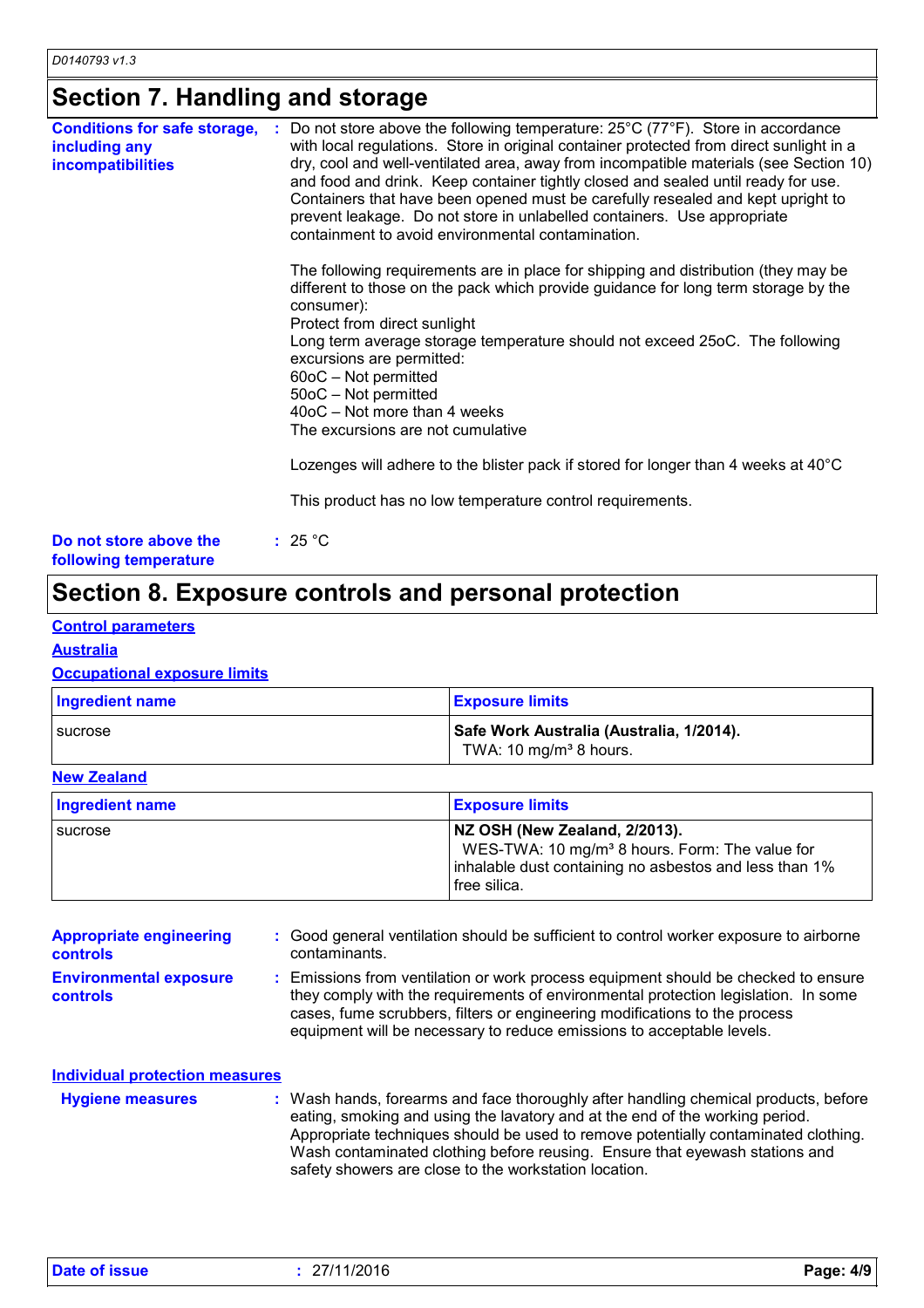## **Section 8. Exposure controls and personal protection**

| <b>Eye/face protection</b>    | : Safety eyewear complying with an approved standard should be used when a risk<br>assessment indicates this is necessary to avoid exposure to liquid splashes, mists,<br>gases or dusts. If contact is possible, the following protection should be worn,<br>unless the assessment indicates a higher degree of protection: safety glasses with<br>side-shields. |
|-------------------------------|-------------------------------------------------------------------------------------------------------------------------------------------------------------------------------------------------------------------------------------------------------------------------------------------------------------------------------------------------------------------|
| <b>Skin protection</b>        |                                                                                                                                                                                                                                                                                                                                                                   |
| <b>Hand protection</b>        | : Chemical-resistant, impervious gloves complying with an approved standard should<br>be worn at all times when handling chemical products if a risk assessment indicates<br>this is necessary.                                                                                                                                                                   |
| <b>Body protection</b>        | : Personal protective equipment for the body should be selected based on the task<br>being performed and the risks involved and should be approved by a specialist<br>before handling this product.                                                                                                                                                               |
| <b>Other skin protection</b>  | : Appropriate footwear and any additional skin protection measures should be<br>selected based on the task being performed and the risks involved and should be<br>approved by a specialist before handling this product.                                                                                                                                         |
| <b>Respiratory protection</b> | : Based on the hazard and potential for exposure, select a respirator that meets the<br>appropriate standard or certification. Respirators must be used according to a<br>respiratory protection program to ensure proper fitting, training, and other important<br>aspects of use.                                                                               |

## **Section 9. Physical and chemical properties**

| $:$ Solid.                                                              |
|-------------------------------------------------------------------------|
| : Purple                                                                |
| <b>Distinctive</b>                                                      |
| Not available.                                                          |
| Not available.                                                          |
| Not available.                                                          |
| : Not available.                                                        |
| Not available.                                                          |
| : Not available.                                                        |
| : Not available.                                                        |
| : Not available.                                                        |
| : Not available.                                                        |
| : Not available.                                                        |
| Not available.                                                          |
| Partially soluble in the following materials: cold water and hot water. |
| : Not available.                                                        |
| : Not available.                                                        |
| : Not available.                                                        |
| : Not available.                                                        |
| : Not available.                                                        |
| : Not available.                                                        |
|                                                                         |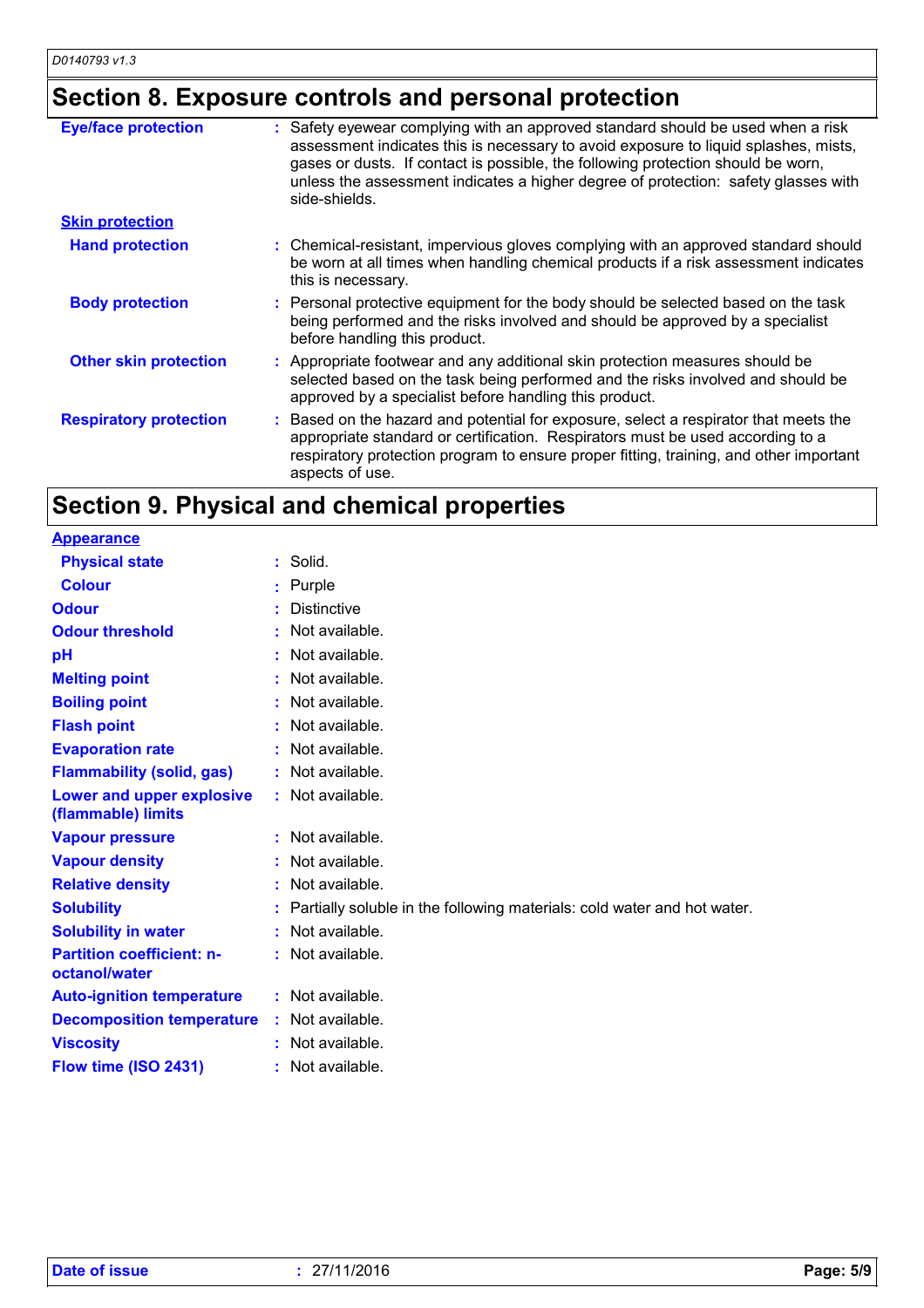## **Section 10. Stability and reactivity**

| <b>Reactivity</b>                            | : No specific test data related to reactivity available for this product or its ingredients.              |
|----------------------------------------------|-----------------------------------------------------------------------------------------------------------|
| <b>Chemical stability</b>                    | : The product is stable.                                                                                  |
| <b>Possibility of hazardous</b><br>reactions | : Under normal conditions of storage and use, hazardous reactions will not occur.                         |
| <b>Conditions to avoid</b>                   | : No specific data.                                                                                       |
| Incompatible materials                       | : No specific data.                                                                                       |
| <b>Hazardous decomposition</b><br>products   | : Under normal conditions of storage and use, hazardous decomposition products<br>should not be produced. |

## **Section 11. Toxicological information**

### **Information on toxicological effects**

| <b>Product/ingredient name</b>                                                                                          | <b>Result</b>                                                                                                                              | <b>Species</b>                                                                                                                          | <b>Dose</b> | <b>Exposure</b> |
|-------------------------------------------------------------------------------------------------------------------------|--------------------------------------------------------------------------------------------------------------------------------------------|-----------------------------------------------------------------------------------------------------------------------------------------|-------------|-----------------|
| sucrose                                                                                                                 | LD50 Oral                                                                                                                                  | Rat                                                                                                                                     | 29700 mg/kg |                 |
| <b>Conclusion/Summary</b><br><b>Irritation/Corrosion</b><br>Not available.                                              | : Based on available data, the classification criteria are not met.                                                                        |                                                                                                                                         |             |                 |
| <b>Conclusion/Summary</b><br><b>Skin</b><br><b>Eyes</b><br><b>Respiratory</b><br><b>Sensitisation</b><br>Not available. | : Based on available data, the classification criteria are not met.                                                                        | Information is based on toxicity test result of a similar product.<br>Based on available data, the classification criteria are not met. |             |                 |
| <b>Conclusion/Summary</b><br><b>Skin</b><br><b>Respiratory</b><br><b>Mutagenicity</b><br>Not available.                 | : Based on available data, the classification criteria are not met.<br>: Based on available data, the classification criteria are not met. |                                                                                                                                         |             |                 |
| <b>Conclusion/Summary</b><br><b>Carcinogenicity</b><br>Not available.                                                   | : Based on available data, the classification criteria are not met.                                                                        |                                                                                                                                         |             |                 |
| <b>Conclusion/Summary</b><br><b>Reproductive toxicity</b><br>Not available.                                             | : Based on available data, the classification criteria are not met.                                                                        |                                                                                                                                         |             |                 |
| <b>Conclusion/Summary</b><br><b>Teratogenicity</b><br>Not available.                                                    | : Based on available data, the classification criteria are not met.                                                                        |                                                                                                                                         |             |                 |
| <b>Conclusion/Summary</b><br><b>Specific target organ toxicity (single exposure)</b><br>Not available.                  | : Based on available data, the classification criteria are not met.                                                                        |                                                                                                                                         |             |                 |
| <b>Specific target organ toxicity (repeated exposure)</b>                                                               |                                                                                                                                            |                                                                                                                                         |             |                 |
| <b>Date of issue</b>                                                                                                    | : 27/11/2016                                                                                                                               |                                                                                                                                         |             | Page: 6/9       |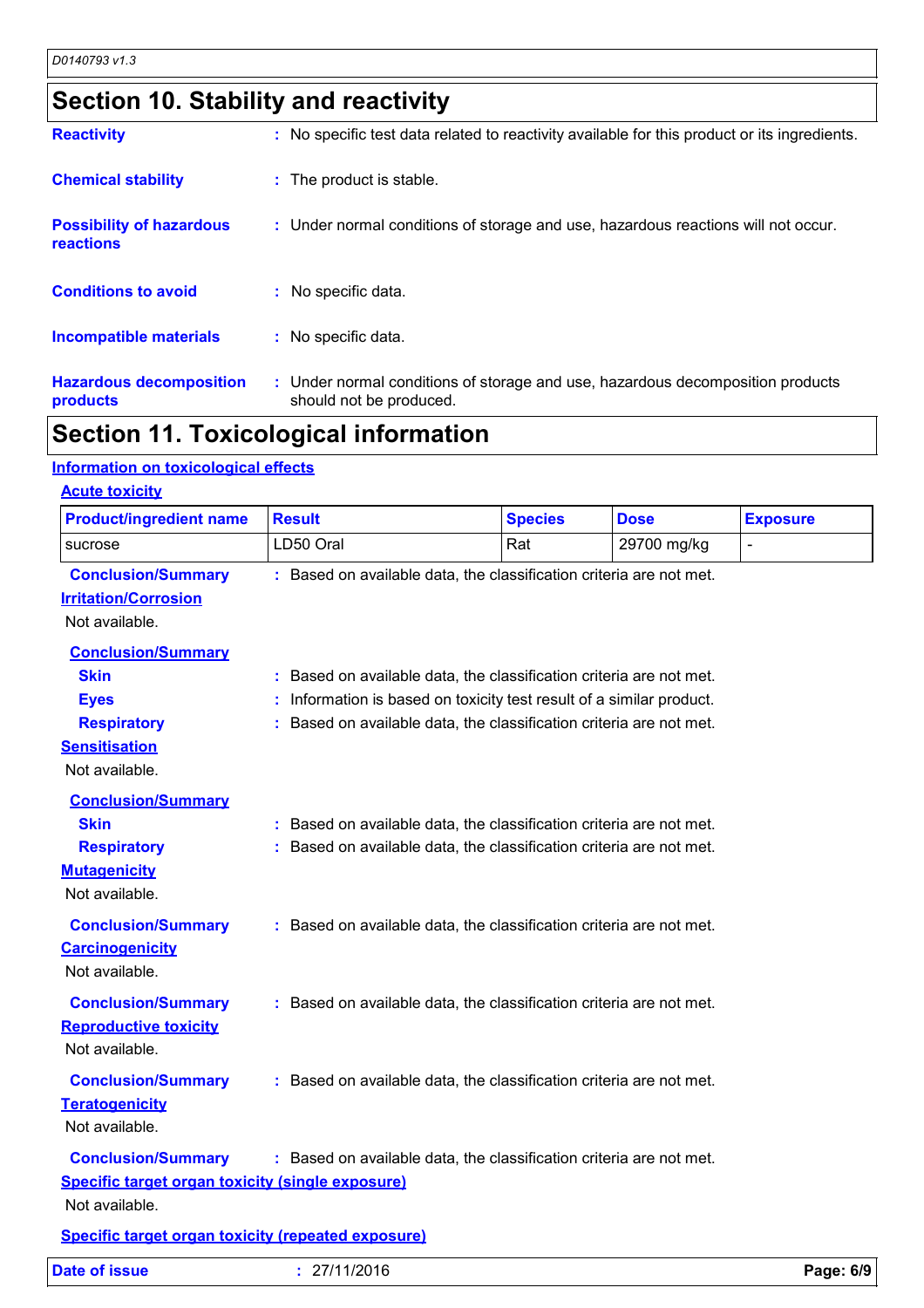## **Section 11. Toxicological information**

Not available.

### **Aspiration hazard**

Not available.

| <b>Information on likely routes : Not available.</b> |  |
|------------------------------------------------------|--|
| of exposure                                          |  |

### **Potential acute health effects**

| <b>Eye contact</b>  | : No known significant effects or critical hazards. |
|---------------------|-----------------------------------------------------|
| <b>Inhalation</b>   | : No known significant effects or critical hazards. |
| <b>Skin contact</b> | : No known significant effects or critical hazards. |
| <b>Ingestion</b>    | : No known significant effects or critical hazards. |

### **Symptoms related to the physical, chemical and toxicological characteristics**

| <b>Eye contact</b>  | : No specific data. |
|---------------------|---------------------|
| <b>Inhalation</b>   | : No specific data. |
| <b>Skin contact</b> | : No specific data. |
| <b>Ingestion</b>    | : No specific data. |

### **Delayed and immediate effects as well as chronic effects from short and long-term exposure**

| <b>Short term exposure</b>                        |  |                                                                     |
|---------------------------------------------------|--|---------------------------------------------------------------------|
| <b>Potential immediate</b><br><b>effects</b>      |  | $:$ Not available.                                                  |
| <b>Potential delayed effects</b>                  |  | : Not available.                                                    |
| <b>Long term exposure</b>                         |  |                                                                     |
| <b>Potential immediate</b><br><b>effects</b>      |  | $:$ Not available.                                                  |
| <b>Potential delayed effects : Not available.</b> |  |                                                                     |
| <b>Potential chronic health effects</b>           |  |                                                                     |
| Not available.                                    |  |                                                                     |
| <b>Conclusion/Summary</b>                         |  | : Based on available data, the classification criteria are not met. |
| <b>General</b>                                    |  | : No known significant effects or critical hazards.                 |
| <b>Carcinogenicity</b>                            |  | : No known significant effects or critical hazards.                 |
| <b>Mutagenicity</b>                               |  | : No known significant effects or critical hazards.                 |
| <b>Teratogenicity</b>                             |  | : No known significant effects or critical hazards.                 |
| <b>Developmental effects</b>                      |  | : No known significant effects or critical hazards.                 |
| <b>Fertility effects</b>                          |  | : No known significant effects or critical hazards.                 |

### **Numerical measures of toxicity**

**Acute toxicity estimates**

Not available.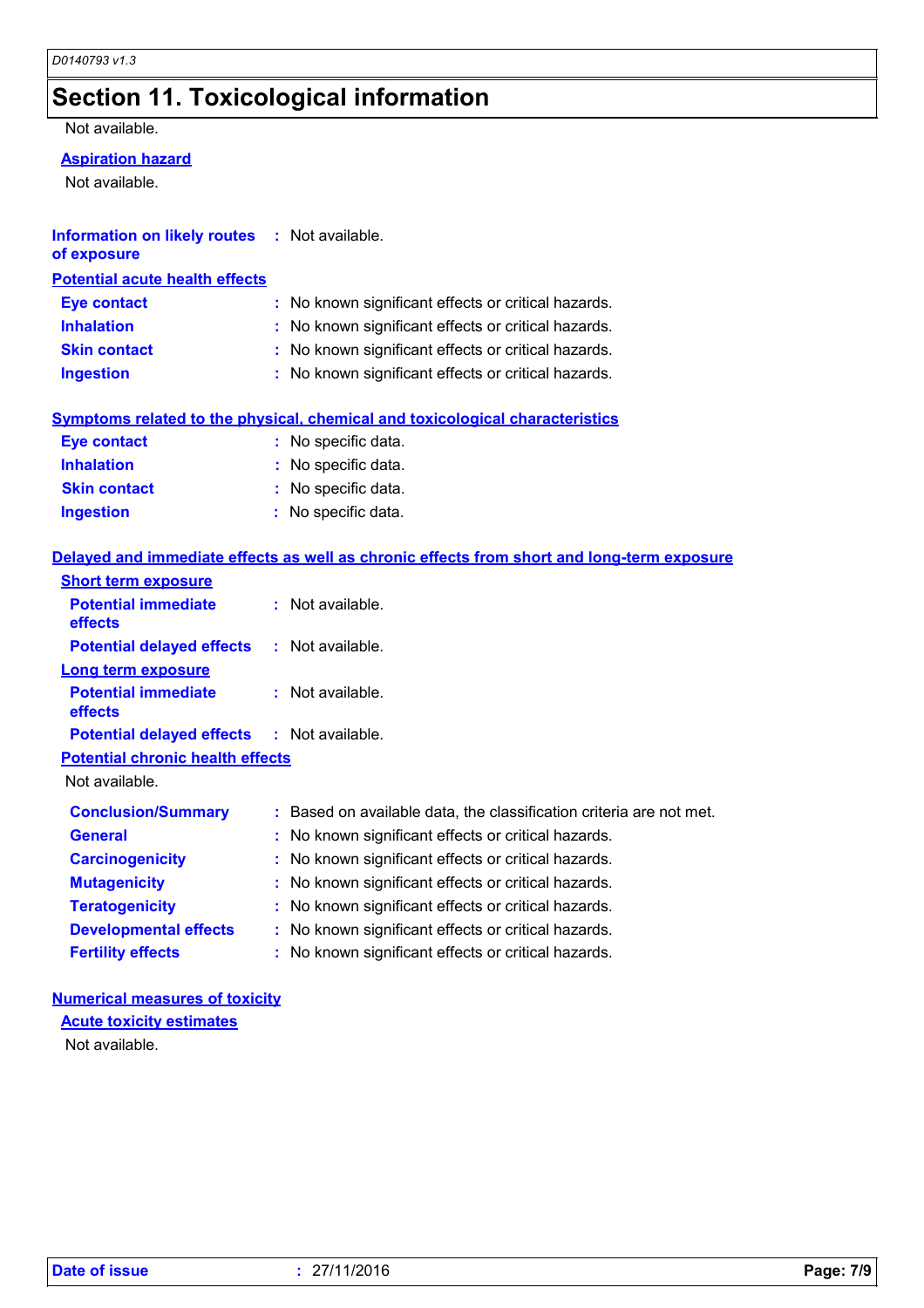## **Section 12. Ecological information**

#### **Toxicity**

Not available.

### **Persistence and degradability**

Not available.

### **Bioaccumulative potential**

| <b>Product/ingredient name</b> | $\mathsf{LoaP}_\mathsf{ow}$ | <b>BCF</b> | <b>Potential</b> |
|--------------------------------|-----------------------------|------------|------------------|
| <b>I</b> sucrose               | $\sim$ $\sim$<br>…ت−        |            | low              |

### **Mobility in soil**

**Soil/water partition coefficient (Koc) :** Not available.

**Other adverse effects** : No known significant effects or critical hazards.

## **Section 13. Disposal considerations**

The generation of waste should be avoided or minimised wherever possible. Disposal of this product, solutions and any by-products should at all times comply with the requirements of environmental protection and waste disposal legislation and any regional local authority requirements. Dispose of surplus and nonrecyclable products via a licensed waste disposal contractor. Waste should not be disposed of untreated to the sewer unless fully compliant with the requirements of all authorities with jurisdiction. Waste packaging should be recycled. Incineration or landfill should only be considered when recycling is not feasible. This material and its container must be disposed of in a safe way. Empty containers or liners may retain some product residues. Avoid dispersal of spilt material and runoff and contact with soil, waterways, drains and sewers. **Disposal methods :**

| 14. Transport information |                   |                                       |                |     |       |                               |
|---------------------------|-------------------|---------------------------------------|----------------|-----|-------|-------------------------------|
| <b>Regulation</b>         |                   | <b>UN number Proper shipping name</b> | <b>Classes</b> | PG* | Label | <b>Additional information</b> |
| <b>ADG</b>                | Not<br>regulated. |                                       |                |     |       |                               |
| <b>IMDG</b>               | Not<br>regulated. |                                       |                |     |       |                               |
| <b>IATA</b>               | Not<br>regulated. |                                       |                |     |       |                               |

PG\* : Packing group

**Special precautions for user Transport within user's premises:** always transport in closed containers that are **:** upright and secure. Ensure that persons transporting the product know what to do in the event of an accident or spillage.